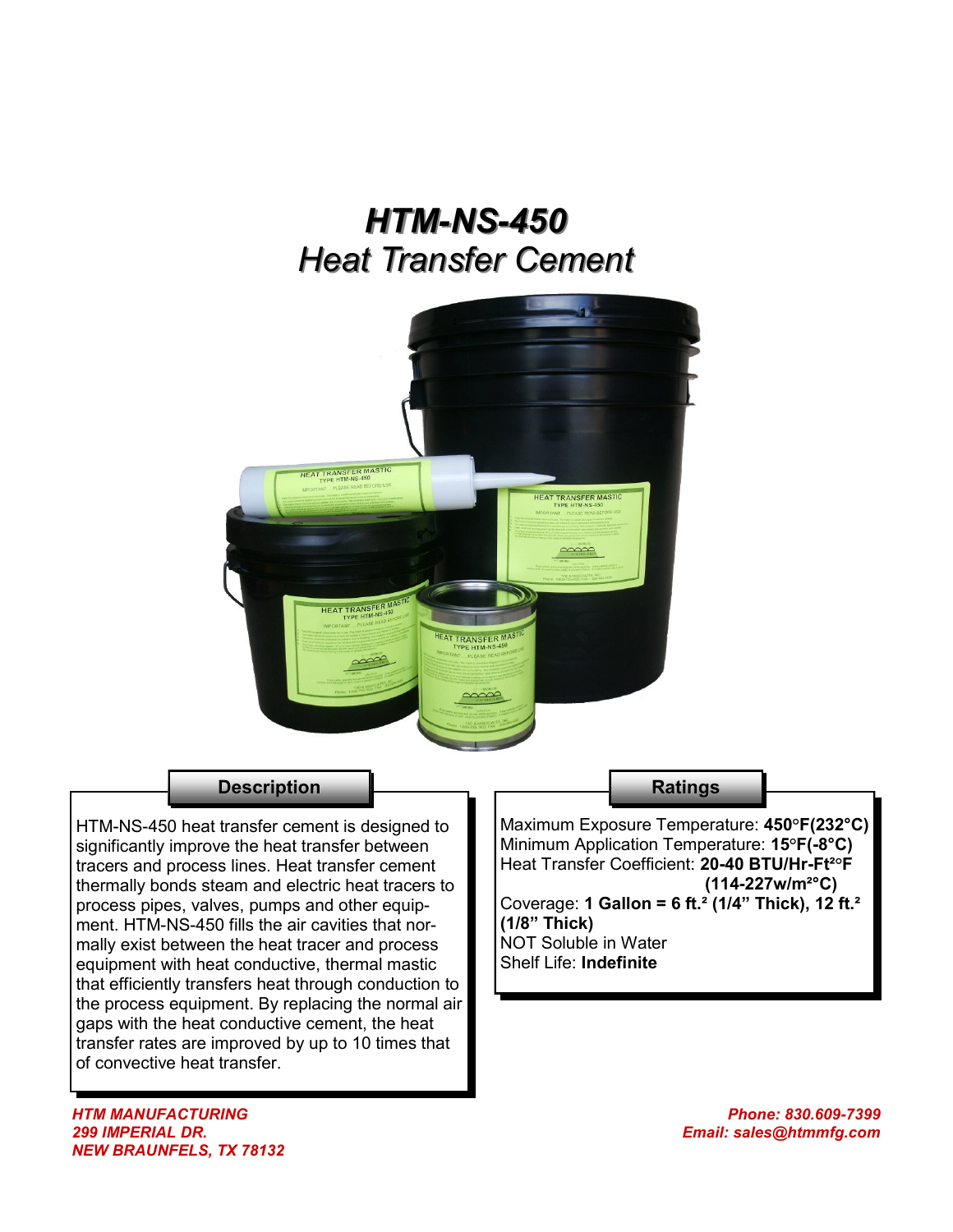# *HTM-NS-450 Heat Transfer Cement*

#### **Features**

- Thermally bonds steam, fluid, and electric  $\bullet$ heat tracers to process pipes, vessels and equipment.
- With its high conductivity, significantly improves heat transfer between steam and fluid tracer tubes and process pipes; also plate-type steam, fluid and electric heating coils installed on storage and processing tanks.
- Provides an easy to install, cost effective  $\bullet$ alternative to jacketed piping and internal tracer systems.
- One tracer installed with HTM-450 will deliver the equivalent heat of up to four bare (no HTM) tracers. With the elimination of multiple tracers, the costs to install and maintain the tracing system is greatly reduced.
- Non-setting mastic remains pliable indefinitely and allows for easy disassembly of tracing systems.
- Requires no special curing.



**Optional HTM Channel reduces waste, weather protects and eliminates curing requirements**





**Typical hand trowel application**

*Phone: 830.609-7399 Email: sales@htmmfg.com*

*HTM MANUFACTURING 299 IMPERIAL DR. NEW BRAUNFELS, TX 78132*